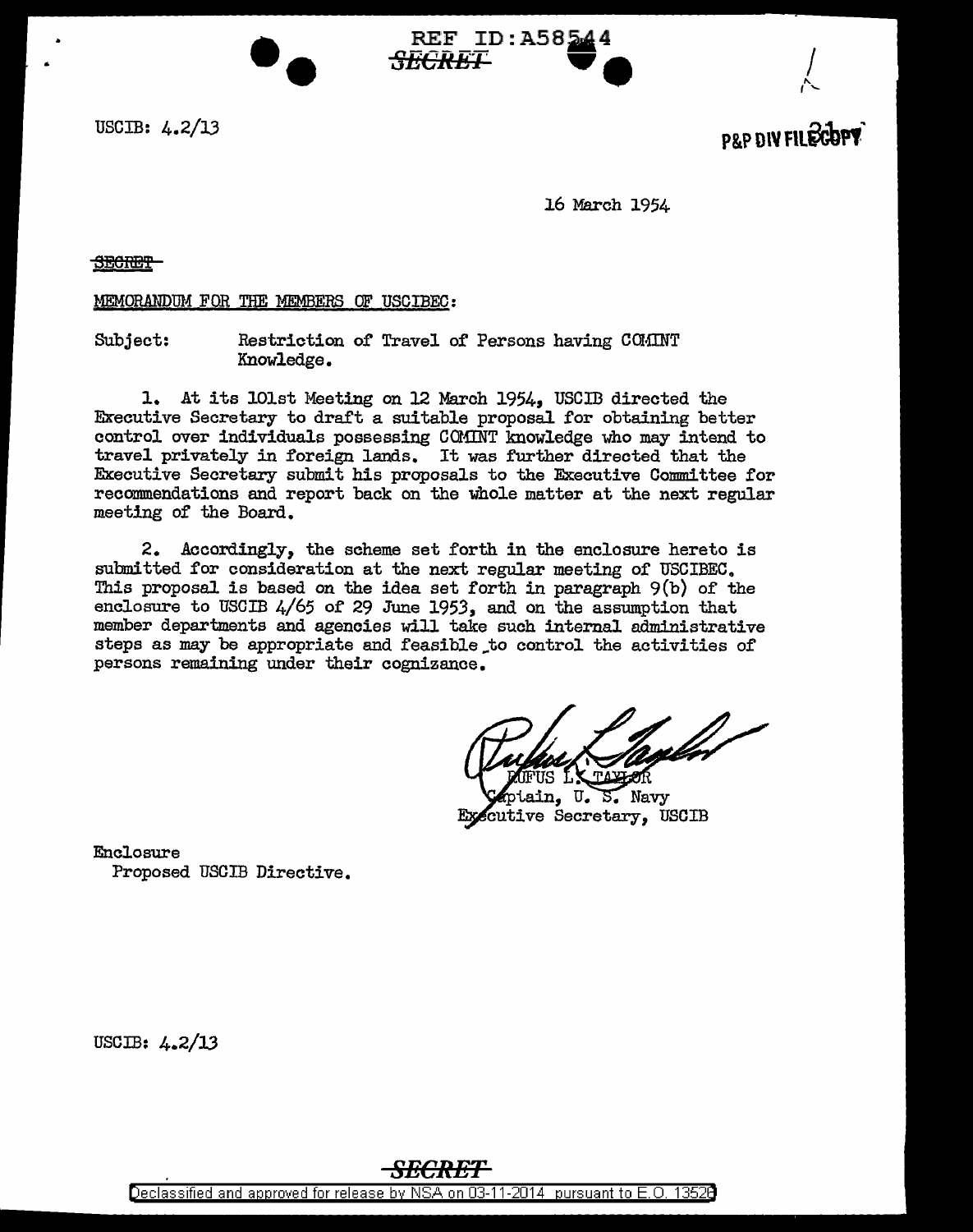### **SECRET**

# (CIBD  $#$ USCIB DIRECTIVE NUMBER ١ (Approved by USCIB on INSTRUCTIONS FOR REGULATING PRIVATE FOREIGN TRAVEL BY PERSONS HAVING KNOWLEDGE OF CRITICAL COMINT

#### PURPOSE I.

1. The purpose of this Directive is to minimize the likelihood of persons having a knowledge of Critical COMINT being hazarded through Ÿ. private travel to detention and coercion for the purpose of gaining information by countries whose interests are inimical to those of the United States.

**REF ID:A58544** 

#### **DEFINITIONS** II.

1. Critical COMINT - For the purposes of this Directive. Critical COMINT will be considered to be only that which is included in Category III or more sensitive Categories, if any.

2. Group C Individuals - Individuals, other than those specified in Group D below, who have a general knowledge of current value about Critical COMINT.

3. Group D Individuals - Individuals with precise knowledge of COMINT processing techniques, competence, or potential regarding Critical COMINT.

#### III. SCOPE

1. This Directive is limited to cases involving control of private travel in foreign countries by persons having a current knowledge of Critical COMINT.

## <del>SECRET</del>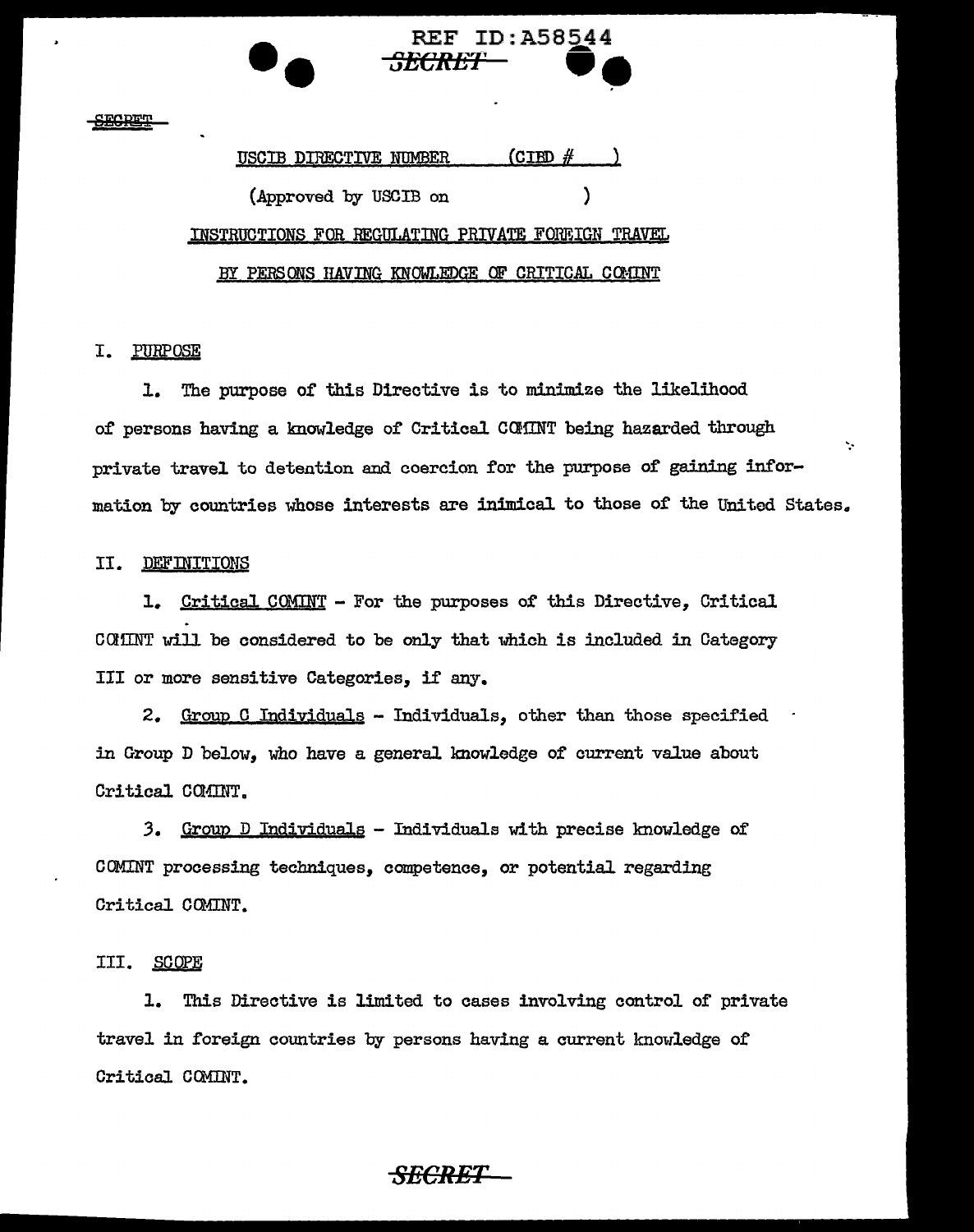### IV. PROOEDURES

--

**l.** The names of all Group C or Group D civilian personnel debriefed by reason of separation from employment or security prejudice by a member department or agency and the names or all Group C or Group D military personnel debriefed by reason of separation from active service will be furnished by the debriefing activity to the Executive Secretary, USCIB on a when occurring basis together with a statement as to uhether the individual is considered to fall within Group C or Group D as specified under DEFINITIONS above.

 $REF$  ID: A58544 **REF ID:A58544** 

2. The Executive Secretary will compile current lists of such names and furnish same to the Department of State in accordance with procedures prescribed by the latter.

*3.* The Department of State will take such internal administrative steps as are necessary to insure that the Executive Secretary, USCID is informed promptly of any application for a Passport made by individuals whose names are submitted on the above-mentioned lists.

4. Upon receipt of notification of Passport Application the Executive Secretary will consult the member whose activity conducted the debriefing and advise State whether and, if so, to what extent travel restrictions are desirable. No Passport should be issued until receipt of suitable notification by the Executive Secretary. If for any reason the Department of State is unwilling or unable to impose the restrictions desired or to withhold a Passport pending action by the Executive Secretary, the latter will be notified of this fact in writing together with the reasons therefor.

 $-2 -$ 

Approved by USCIB on

 $GJBD \n#$ 

*8ECR-ET*